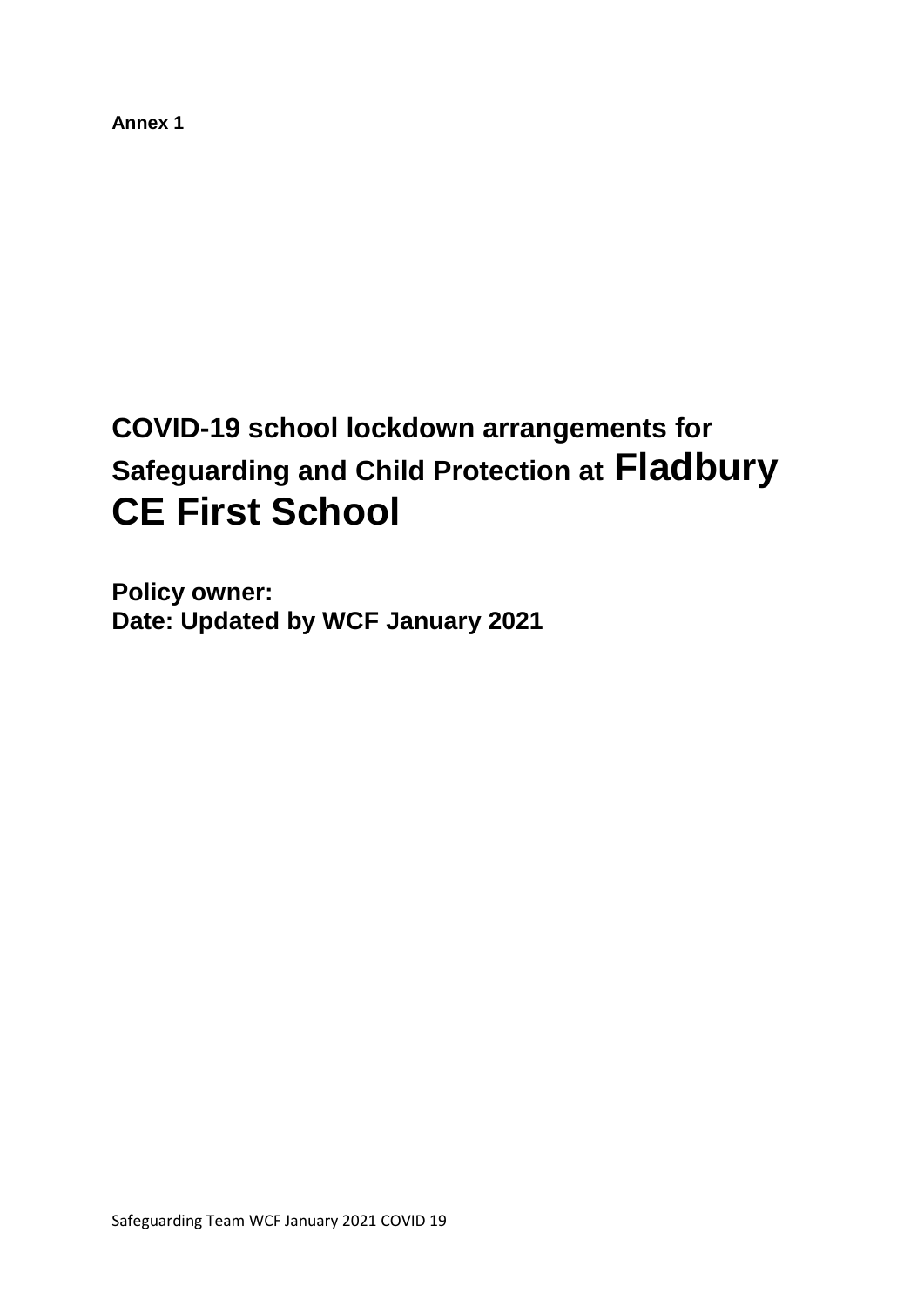# **1. Context**

On January 5th, 2021 another national lockdown was imposed. Schools, alternative provision, special schools, and colleges will remain open to vulnerable children and children of critical workers only. All other children and students will learn remotely until February half term.

**Fladbury CE First School** will continue to follow DfE COVID guidance (DfE COVID Safeguarding guidance)

### **Safeguarding and designated safeguarding leads**

[Keeping children safe in education](https://www.gov.uk/government/publications/keeping-children-safe-in-education--2) is statutory safeguarding guidance that all schools, FE colleges, sixth form colleges and designated institutions must continue to follow. Other 16 to 19 providers are required to comply with relevant safeguarding duties and to follow the guidance in keeping children safe in education by virtue of their funding agreement.

Early years providers must continue to follow the safeguarding requirements in section three of the [Early Years Foundation Stage framework.](https://www.gov.uk/government/publications/early-years-foundation-stage-framework--2)

**Fladbury CE First School** will ensure that all School staff are aware of this revised policy.

**Fladbury CE First School** will ensure that a DSL or DDSL will be on site where possible, however, in some circumstances:

- a trained DSL (or deputy) from the early years setting, school or FE provider is available to be contacted via phone or online video, for example working from home
- sharing trained DSLs (or deputies) with other schools or FE providers (who should be available to be contacted via phone or online video)

Where a trained DSL (or deputy) is not on site, in addition to one of the above options, a senior leader should take responsibility for coordinating safeguarding on site

#### **Contact details for reporting to Public Health**

**Fladbury CE First School** will contact for COVID-19 queries related to education settings including early years and childcare settings, schools or Post 16 provision: Worcestershire County Council Public Health Team Email: WCChealthprotection@worcestershire.gov.uk Tel: 01905 845491

For notification of suspected cases: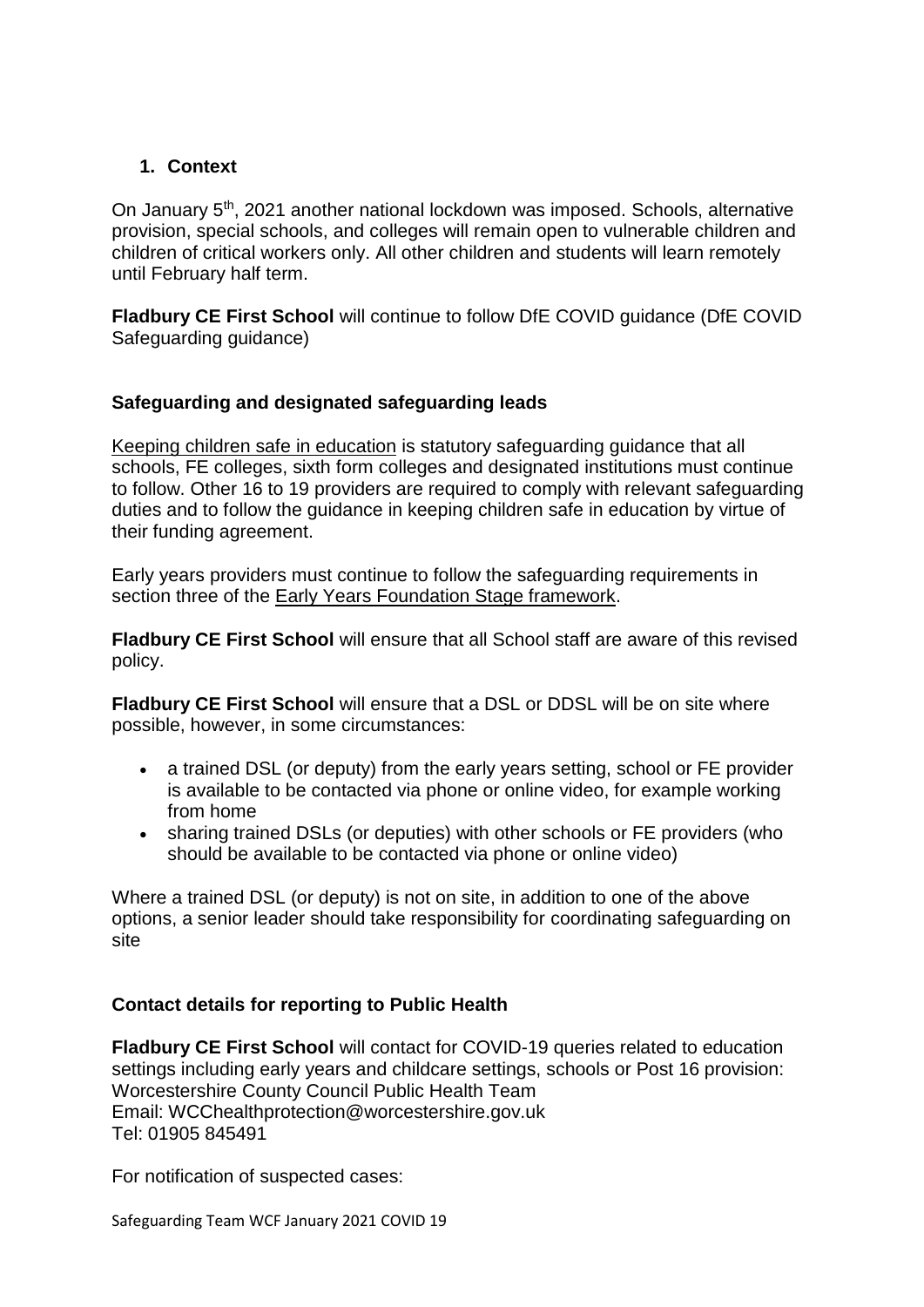#### On-line notification: <https://capublic.worcestershire.gov.uk/TestAndTracePublic/SchoolEducation>

For notification of confirmed cases: Worcestershire County Council Local Outbreak Response Team (LORT) Monday-Sunday 0900-1800 Email: WCChealthprotection@worcestershire.gov.uk Please add to the subject line "[school name] - positive case confirmed" Tel: 01905 845491

You can find all our procedures and guidance on the management of suspected cases, management of confirmed cases and arrangements for management of a possible outbreak on our website: Coronavirus (COVID-19) Public Health guidance for settings

This annex of the **Fladbury CE First School** Safeguarding, and Child Protection policy contains details of our individual safeguarding arrangements in the following areas:

- 1. Context
- 2. Vulnerable children and critical workers
- 3. Attendance monitoring
- 4. Designated Safeguarding Lead 5. Reporting a concern
- 6. Safeguarding Training and induction
- 7. Safer recruitment/volunteers and movement of staff
- 8. Online safety in schools and colleges
- 9. Children and online safety away from school and college
- 10. Supporting children not in school
- 11. Supporting children in school

# **Key Contacts:**

| <b>Role</b>                                             | <b>Name</b>              | <b>Email</b>                  |
|---------------------------------------------------------|--------------------------|-------------------------------|
| <b>Designated</b><br><b>Safeguarding Lead</b>           | <b>Miss Julie Wilson</b> | head@fladbury.worcs.sch.uk    |
|                                                         |                          |                               |
| <b>Deputy Designated</b><br><b>Safeguarding Lead(s)</b> | <b>Mrs Elisa Kirby</b>   | edk12@fladbury.worcs.sch.uk   |
| <b>Headteacher</b>                                      | <b>Miss Julie Wilson</b> | head@fladbury.worcs.sch.uk    |
| <b>SENCO</b>                                            | <b>Mrs Elaine Mather</b> | EMather@fladbury.worcs.sch.uk |

#### **Vulnerable children**

Vulnerable children include those who have a social worker and those children and young people up to the age of 25 with education, health and care (EHC) plans. Those who have a social worker include children who have a Child Protection Plan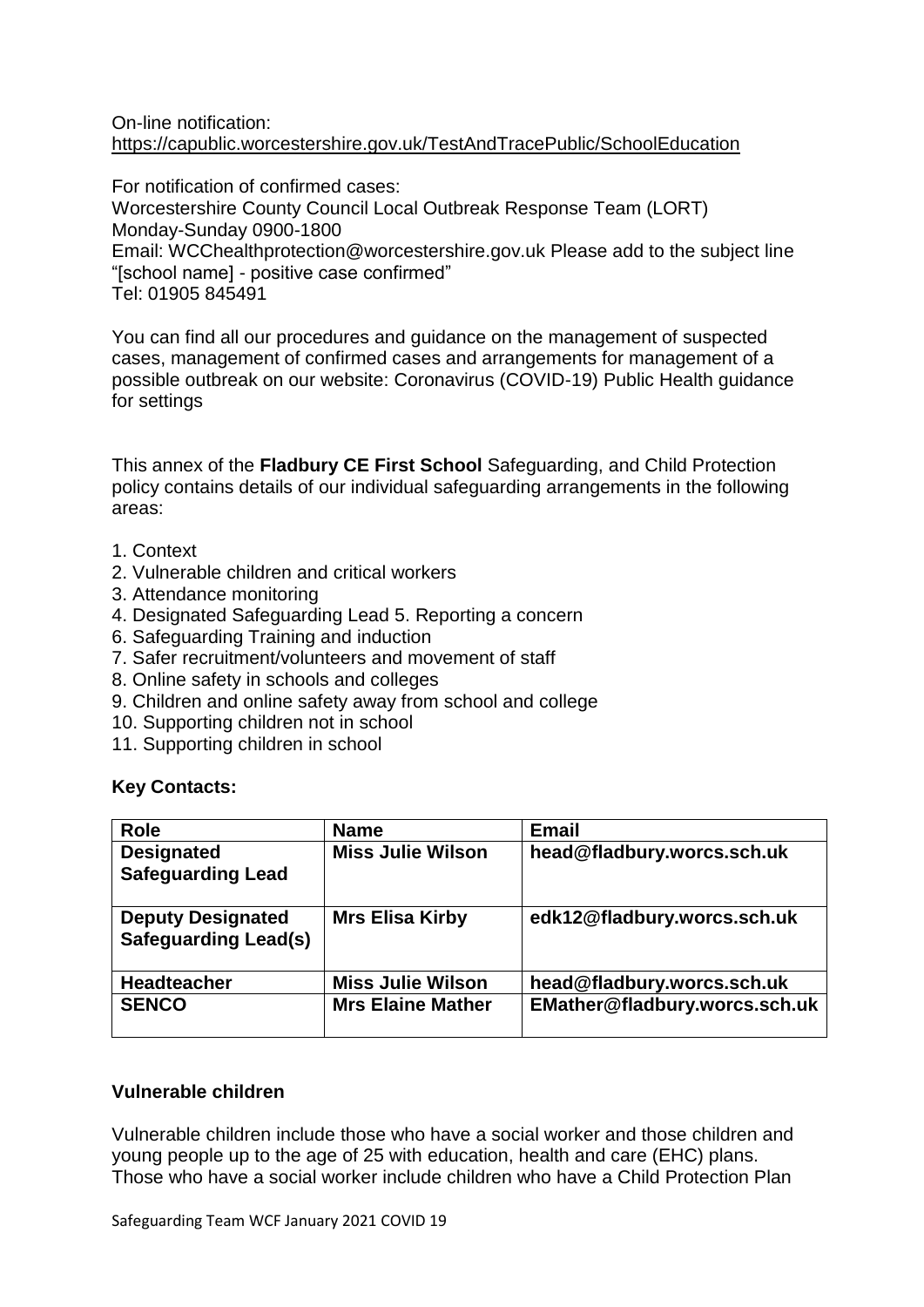and those who are looked after by the Local Authority. A child may also be deemed to be vulnerable if they have been assessed as being in need or otherwise meet the definition in section 17 of the Children Act 1989.

All CYP with EHCPs should be able to attend in school provision during the lockdown however parent carers may choose for their child to remain at home during this period in which case they should receive remote learning.

Risk assessments should be updated for CYP with EHCPs whose parent carers do not choose to take up an onsite school place during the current lockdown. Schools should contact SEND casework if they have any concerns about making the provision outlined in a child's EHCP through the provision of remote learning.

Eligibility for free school meals in and of itself should not be the determining factor in assessing vulnerability.

Vulnerable children and young people include those who:

- are assessed as being in need under section 17 of the Children Act 1989, including children and young people who have a child in need plan, a child protection plan or who are a looked-after child
- have an education, health and care (EHC) plan
- have been identified as otherwise vulnerable by educational providers or local authorities (including children's social care services), and who could therefore benefit from continued full-time attendance, this might include:
	- o children and young people on the edge of receiving support from children's social care services or in the process of being referred to children's services
	- o adopted children or children on a special guardianship order
	- o those at risk of becoming NEET ('not in employment, education or training')
	- o those living in temporary accommodation
	- $\circ$  those who are young carers
	- $\circ$  those who may have difficulty engaging with remote education at home (for example due to a lack of devices or quiet space to study)
	- o care leavers
	- $\circ$  others at the provider and local authority's discretion including pupils and students who need to attend to receive support or manage risks to their mental health

#### **Critical workers**

Parents whose work is critical to the coronavirus (COVID-19) and EU transition response include those who work in health and social care and in other key sectors outlined in the following sections. Children with at least one parent or carers who is a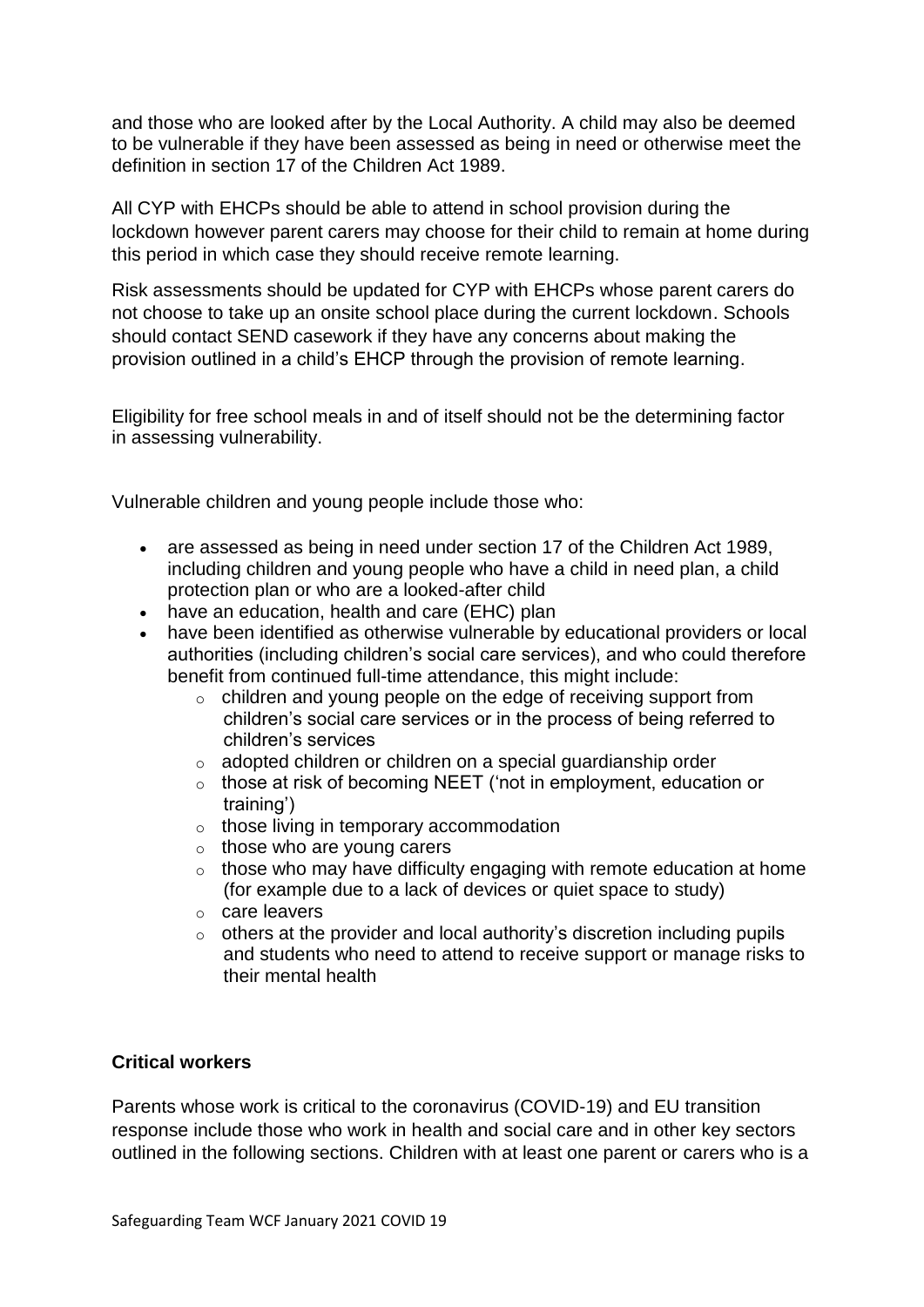critical worker can go to school or college if required, but parents and carers should keep their children at home if they can.

**Fladbury CE First School** will continue to work with and support children's social workers to help protect vulnerable children. This includes working with and supporting children's social workers and the local authority virtual school head (VSH) for looked-after and previously looked-after children. The lead person for this will be: **Miss Julie Wilson**

There is an expectation that vulnerable children who have a social worker will attend an education setting, will be notified if a child has had to self-isolate, either through the child having a confirmed case of COVID or is in a school bubble, that has had to collapse in order to self-isolate for 14 days so long as they do not have underlying health conditions that put them at risk.

Where parents are concerned about the risk of the child contracting COVID19, **Fladbury CE First School** or the social worker will talk through these anxieties with the parent/carer following the advice set out by Public Health England.

**Fladbury CE First School** will encourage our vulnerable children and young people to attend a school, including remotely if needed.

#### **Attendance monitoring**

**Fladbury CE First School** will inform social workers, if a child is not able to attend school due to COVID.

To support the above, **Fladbury CE First School** will, when communicating with parents/carers and carers, confirm emergency contact numbers are correct and ask for any additional emergency contact numbers where they are available.

In all circumstances where a vulnerable child does **not take** up their place at school, or discontinues, we will notify their social worker.

#### **Reporting a concern**

Where staff have a concern about a child, they should continue to follow the process outlined in the school Safeguarding Policy, this includes making a report via Form 1.

Staff are reminded of the need to report any concern immediately and without delay.

Where staff are concerned about an adult working with children in the school, they should report the concern to the headteacher. Concerns around the Headteacher should be directed to the Chair of Governors. All concerns must be reported to the Local Area Designated Officer (LADO).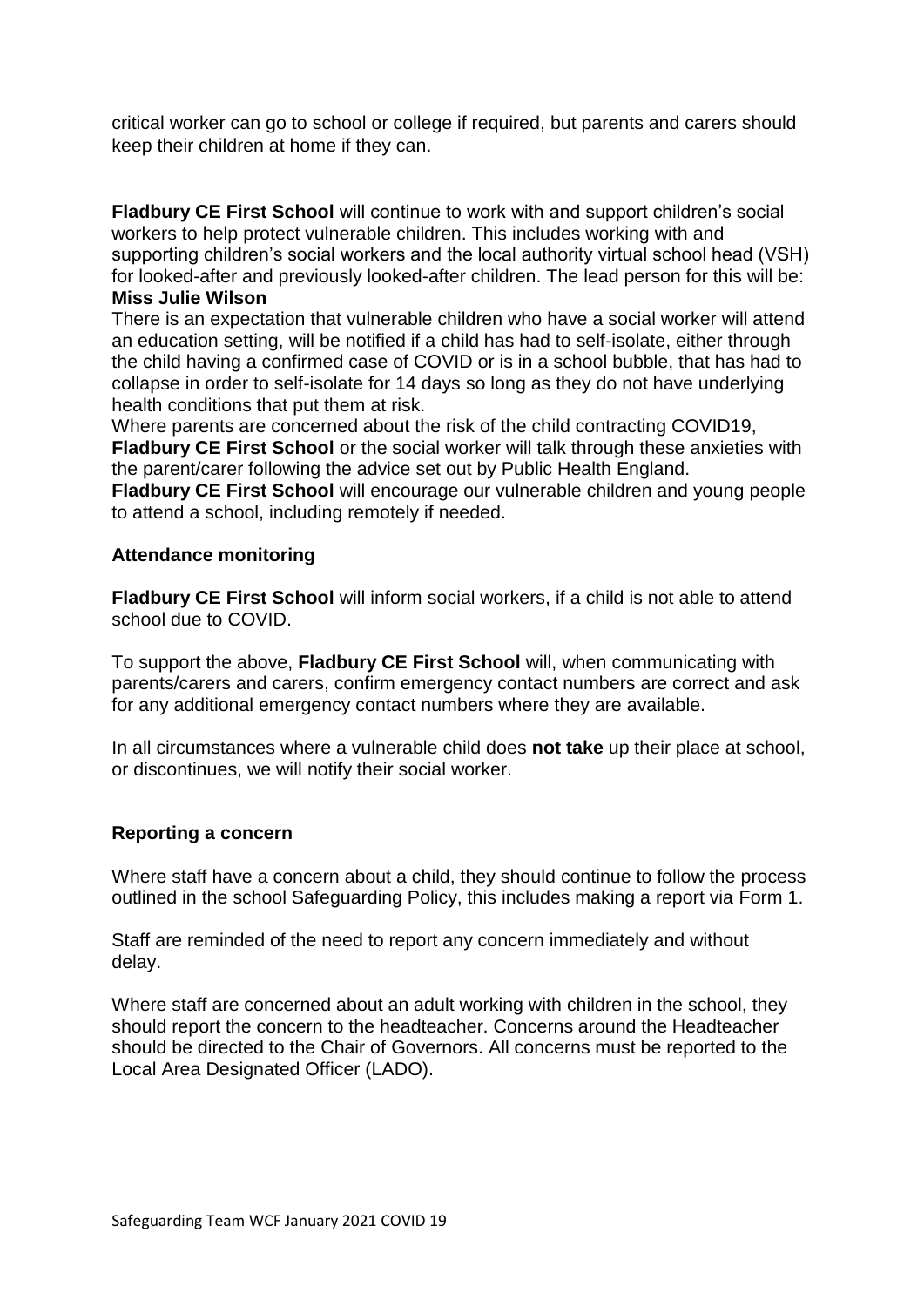# **Safeguarding Training and induction**

Deputy Safeguarding Leads (or deputy) will be able to access DSL training either virtually or face to face and all DSLs will need to have their DSL certificates up to date.

All existing school staff have had safeguarding training and have read part 1 of Keeping Children Safe in Education (2020). The DSL should communicate with staff any new local arrangements, so they know what to do if they are worried about a child.

Where new staff are recruited, or new volunteers enter **Fladbury CE First School** they will continue to be provided with a safeguarding induction.

If staff are deployed from another education or children's workforce setting to our school, we will consider the DfE supplementary guidance on safeguarding children during the COVID-19 pandemic and will accept portability as long as the current employer confirms in writing that:-

• the individual has been subject to an enhanced DBS and children's barred list check

• there are no known concerns about the individual's suitability to work with children

• there is no ongoing disciplinary investigation relating to that individual

Upon arrival, they will be given a copy of the receiving setting's child protection policy, confirmation of local processes and confirmation of DSL arrangements.

#### **Safer recruitment/volunteers and movement of staff**

It remains essential that people who are unsuitable are not allowed to enter the children's workforce or gain access to children. When recruiting new staff, **Fladbury CE First School** will continue to follow the relevant safer recruitment checks.

During the COVID-19 period all referrals should be made by emailing [Misconduct.Teacher@education.gov.uk](mailto:Misconduct.Teacher@education.gov.uk)

#### **Online safety in schools**

**Fladbury CE First School** will continue to provide a safe environment, including online. This includes the use of an online filtering system.

Where students are using computers in school, appropriate supervision will be in place.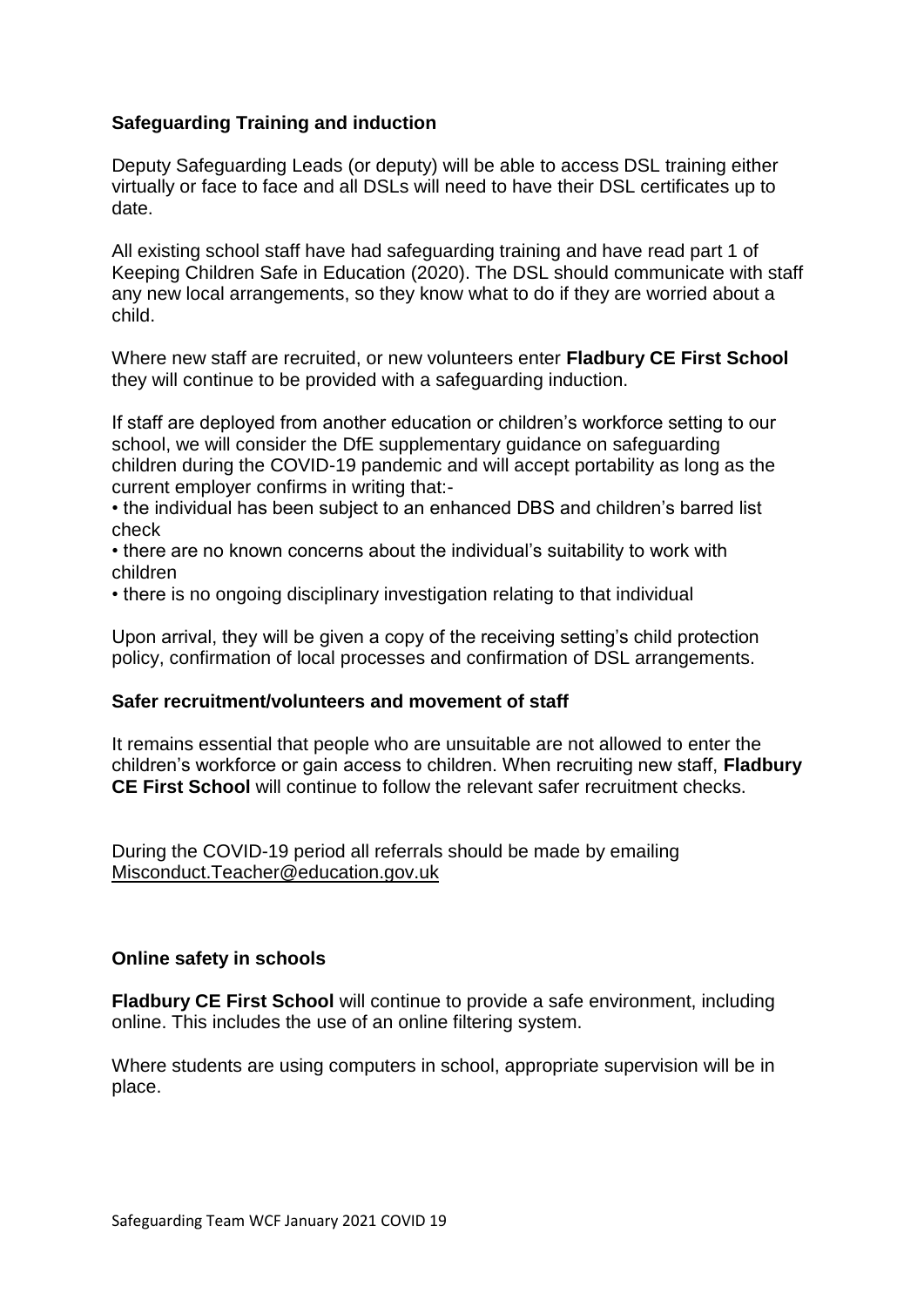# **Children and online safety away from school**

It is important that all staff who interact with children, including online, continue to look out for signs a child may be at risk. Any such concerns should be dealt with as per the Child Protection Policy and where appropriate referrals should still be made to children's social care and as required, the police. If children are sent home to selfisolate due to a break down in school bubbles, online safety will continue to be followed.

Online teaching should follow the same principles as set out in the School's code of conduct.

**Fladbury CE First School** will ensure any use of online learning tools and systems is in line with privacy and data protection/GDPR requirements.

Below are some things to consider when delivering virtual lessons, especially where webcams are involved:

• No 1:1s, groups only

• Staff and children must wear suitable clothing, as should anyone else in the household.

• Any computers used should be in appropriate areas, for example, not in bedrooms; and the background should be blurred.

• The live class should be recorded so that if any issues were to arise, the video can be reviewed.

• Live classes should be kept to a reasonable length of time, or the streaming may prevent the family 'getting on' with their day.

• Language must be professional and appropriate, including any family members in the background.

• Staff must only use platforms provided by **Fladbury CE First School** to communicate with pupils

• Staff should record, the length, time, date and attendance of any sessions held.

#### **Supporting children not in school**

**Fladbury CE First School** is committed to ensuring the safety and wellbeing of all its Children and Young people.

Where the DSL has identified a child to be on the edge of social care support, or who would normally receive pastoral-type support in school, they should ensure that a robust communication plan is in place for that child or young person.

Details of this plan must be recorded, as should a record of contact have made.

The communication plans can include; remote contact, phone contact, doorstep visits. Other individualised contact methods should be considered and recorded.

**Fladbury CE First School** and its DSL will work closely with all stakeholders to maximise the effectiveness of any communication plan.